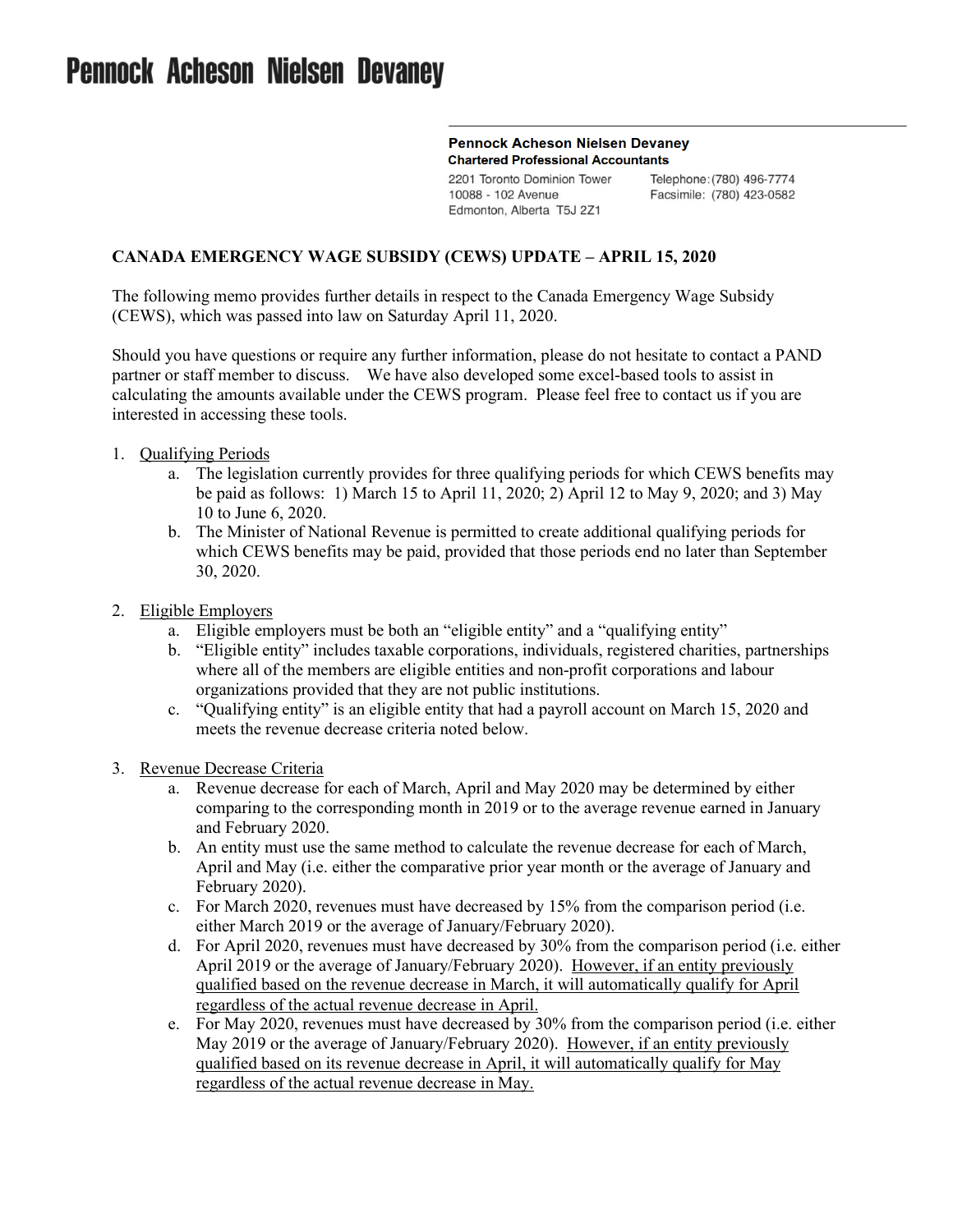- 4. Revenue Calculation
	- a. The revenue decrease test is based on "qualifying revenues", which are revenues that are earned in the normal course of the employer's business in Canada and derived from arm's length parties.
	- b. Qualifying revenues specifically exclude extraordinary items (e.g. non-recurring gain on disposition of fixed assets).
	- c. Employers may calculate their revenue for purposes of the CEWS program using either the accrual method or the cash method.
	- d. If an entity elects to us the cash method to calculate revenues, it must use this method to calculate revenues for all qualifying (and comparison) periods.

### 5. Affiliated Groups

- a. All members of an affiliated group (i.e. under common ownership) may jointly elect to use the same consolidated qualifying revenue calculation for the revenue decrease test.
- b. Alternatively, a group that normally prepares consolidated financial statements may choose to determine qualifying revenues separately for each member.
- c. Where an employer entity receives substantially all (90% or more) of its revenue from a nonarm's length party, a joint election may be made to calculate the employer's revenue decrease based on the revenue decrease suffered by the non-arm's length party.
- 6. Registered Charities and Non-Profit Organizations
	- a. Charities and non-profit organizations may elect to calculate revenue by excluding amounts received from government organizations
- 7. Eligible Remuneration and Eligible Employees
	- a. Subsidy is available in respect to "eligible remuneration" paid to an "eligible employee". "Eligible remuneration" includes all salary, wages, commissions, fees or other remuneration for services but excludes severance pay, retiring allowances and non-cash taxable benefits (e.g. stock options).
	- b. Also excluded from "eligible remuneration" are any advances, loans or other amounts paid to an employee that may reasonably be expected to be repaid by the employee.
	- c. An "eligible employee" is an individual who is employed in Canada and has not been without remuneration from the employer for 14 or more consecutive days in the qualifying period.
- 8. Subsidy Amount for Arm's Length Employees
	- a. For purposes of calculating the subsidy, January 1 to March 15, 2020 is referred to as the "Baseline Period".
	- b. Maximum weekly subsidy amount for an arm's length employee is equal to the greater of the following two amounts:
		- i. *Amount A*: lesser of: 1) 75% x the gross weekly remuneration paid during the relevant qualifying/claim period; and 2) \$847 per week; and
		- ii. *Amount B*: least of: 1) Gross weekly remuneration paid during the relevant qualifying period; 2) 75% x the average weekly remuneration paid during the Baseline Period; and 3) \$847 per week
- 9. Subsidy Amount for Non-Arm's Length Employees
	- a. Non-arm's length employees generally include a person who owns a controlling interest in the business or is an immediate family member of such a person.
	- b. Subsidy will only be available for non-arm's length employees if they were employed by the business prior to March 15, 2020 and they received employment remuneration during the Baseline Period.